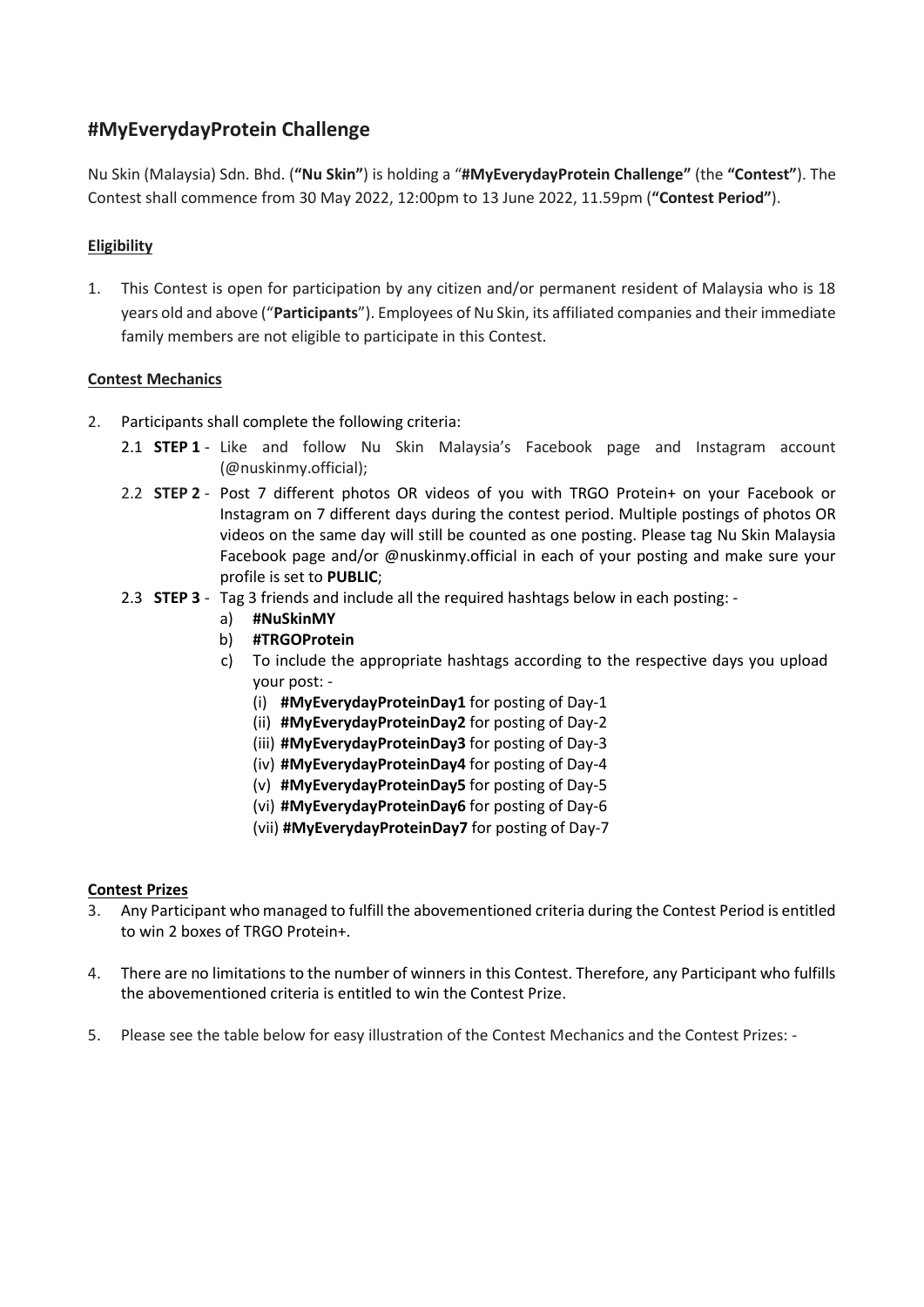| Contest Criteria                                                                                                                                                                                                                                                                                                                                                                                                                                                                                                                                                             | Number of Winners              | <b>Contest Prizes</b>    |
|------------------------------------------------------------------------------------------------------------------------------------------------------------------------------------------------------------------------------------------------------------------------------------------------------------------------------------------------------------------------------------------------------------------------------------------------------------------------------------------------------------------------------------------------------------------------------|--------------------------------|--------------------------|
| STEP <sub>1</sub><br>Like and follow Nu Skin Malaysia's<br>Facebook page and Instagram account<br>(@nuskinmy.official)                                                                                                                                                                                                                                                                                                                                                                                                                                                       | Unlimited number of<br>winners | 2 boxes of TRGO Protein+ |
| <b>STEP 2</b><br>Post 7 different photos/videos of you<br>with TRGO Protein+ on Facebook or<br>Instagram on 7 different days during the<br>contest period.<br>*NOTE: You are allowed to combine all<br>postings on Facebook<br>and<br>your<br>Instagram accounts to make up for 7<br>postings so long as all 7 postings are<br>different and posted on 7 different days<br>during the contest period. Make sure<br>your Facebook/Instagram profile is set<br>for public viewing                                                                                              |                                |                          |
| STEP <sub>3</sub><br>Tag 3 friends & include all the hashtags<br>below in each posting.<br>#NuSkinMY<br>1.<br>#TRGOProtein<br>2.<br>3.<br>To include the appropriate hashtags<br>to reflect the respective days you<br>upload<br>post:<br>your<br>#MyEverydayProteinDay1 through<br>to #MyEverydayProteinDay7<br>Please be reminded and cautioned, that<br>all sharing and postings shall strictly be<br>in compliance with Nu Skin's Product<br>Testimonial Guidelines and<br><b>PIP</b><br>as<br>provided for under the T&Cs herein.<br>https://www.nuskin.com/content/dam |                                |                          |
| /office/sea/MY/en/px prod info/pip-<br>my-trgo-protein.pdf                                                                                                                                                                                                                                                                                                                                                                                                                                                                                                                   |                                |                          |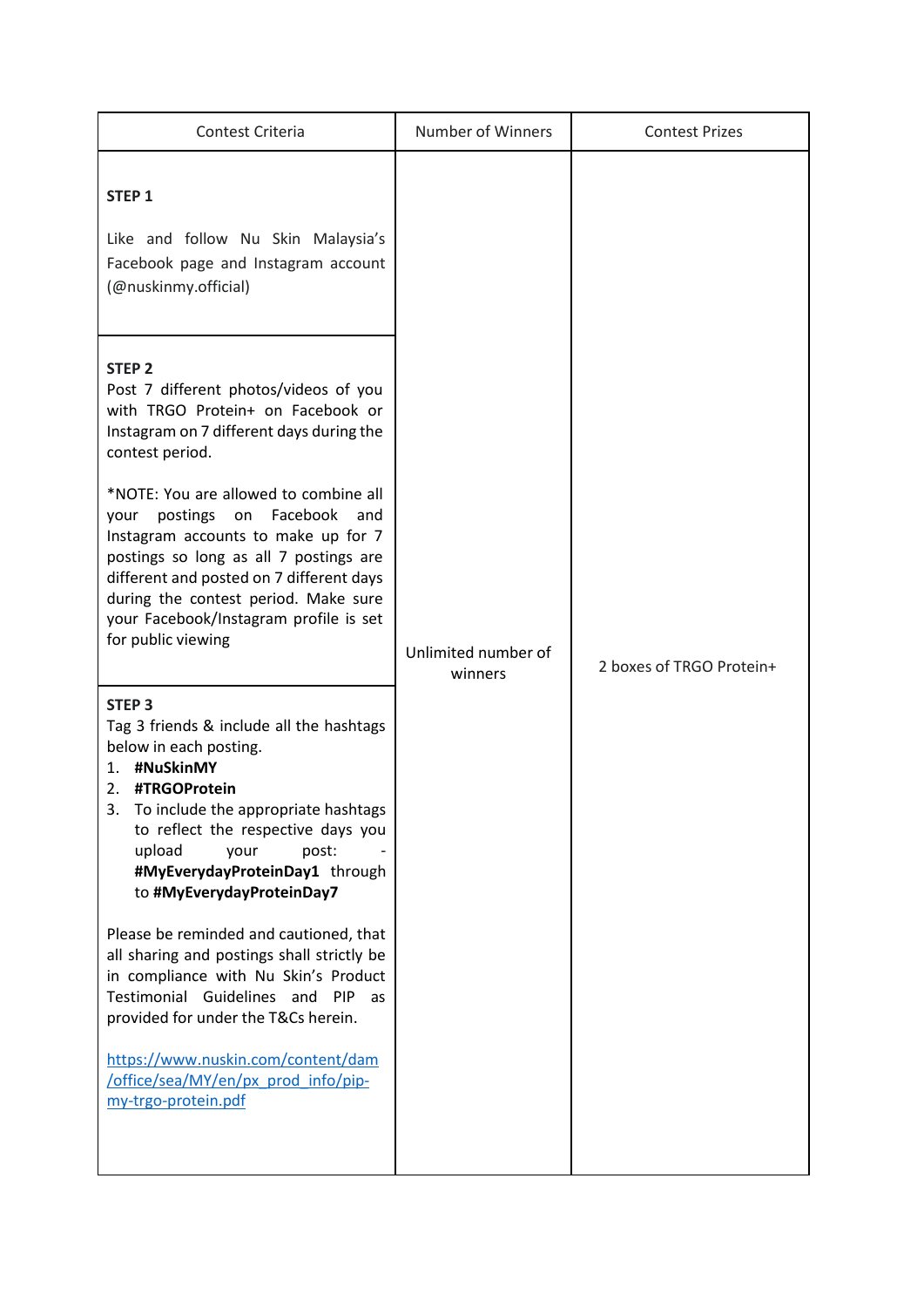### **Terms and Conditions ("T&Cs")**

- 6. Late Contest entries submitted after 13 June 2022, 11.59PM (MYT) will not be accepted. Nu Skin reserves the right to delete or edit, without notice to you, any posts, comments, entries,or content that we deem, in our sole discretion, inappropriate or in violation of Facebook's terms of use and/or against Nu Skin's policy.
- 7. Winners will be selected by Nu Skin in its absolute discretion based on the following judging criteria: 100% completion of postings with the correct hashtags and fulfilled all the above-mentioned criteria. Winners will receive the Contest Prizes as mentioned above.
- 8. Winners will be announced on the Nu Skin Malaysia's Facebook Page on or before 1 July 2022 at 7pm. Nu Skin Malaysia will contact the Winners via private message and the Winners shall email their personal details, such as their full name, NRIC, email address and contact number to Nu Skin for arrangement of Contest Prizes to be collected and/or redeemed by Winners at the preferred Nu Skin Experience Center of their choice. Under no circumstances will Nu Skin be responsible and/or has the obligation to deliver the Contest Prizes to the Winners. Nu Skin shall not be liable to any losses that the Winners may suffer due to their failure to communicate and/or provide their personal details as indicated in the private message within the given timeline.
- 9. All decisions of Nu Skin with regard to the selection of the Winners are final. No further correspondence and/or appeal shall be entertained.
- 10. Contest Prizes are non-returnable, non-refundable, non-redeemable for cash and do not carry any Personal Sales Volume (PSV) and Commissionable Sales Value (CSV).
- 11. Prizes shall be redeemed on or before **31 August 2022** ("**collection and/or redemption deadline**") and the collection and/or redemption period cannot be renewed or extended. No further correspondence or appeal will be entertained. Contest Prizes left unclaimed after the collection and/or redemption deadline, will be forfeited. No correspondence or claims will be entertained in the event of such forfeiture. Nu Skin shall not be liable to make any payment or compensation in the event of such forfeiture. In the event of such forfeiture, Nu Skin has the absolute discretion to dispose the Contest Prizes as it deems fit.

#### **General Terms and Conditions**

- 10. By participating in this Contest, the Participants agree:
	- 10.1 to comply strictly with all Contest timelines, mechanics and the terms and conditions provided herein;
	- 10.2 to indemnify Nu Skin fully and hold Nu Skin harmless for any liability resulting from Participants' breach of the Website Terms of Use and these Contest terms and conditions;
	- 10.3 to have read, understood and to be bound by the T&Cs herein, the Policies and Procedures, the Brand Affiliate Agreement and International Sponsor Agreement and the Resident Market Product Purchase Agreement (if applicable);
	- 10.4 to have read, understood and agree to be bound by the MY\_Product\_Testimonial\_Guidelines.pdf [\(nuskin.com\)](https://www.nuskin.com/content/dam/office/sea/MY/en/business_materials/MY_Product_Testimonial_Guidelines.pdf) for any and all postings of testimonials using our products;
	- 10.5 that Nu Skin's decision on all matters relating to the Contest shall be final, conclusive and binding on all Participants and no further enquiries, correspondence and/or appeal, in written or verbal to dispute Nu Skin's decision shall be entertained;
	- 10.6 to access Nu Skin's website at [www.nuskin.com a](http://www.nuskin.com/)t regular time intervals to view the T&Cs herein and ensure to be kept up-to-date on any changes or variations to the T&Cs;
	- 10.7 that the Contest Prizes are non-exchangeable for cash, cheque or benefit-in-kind;